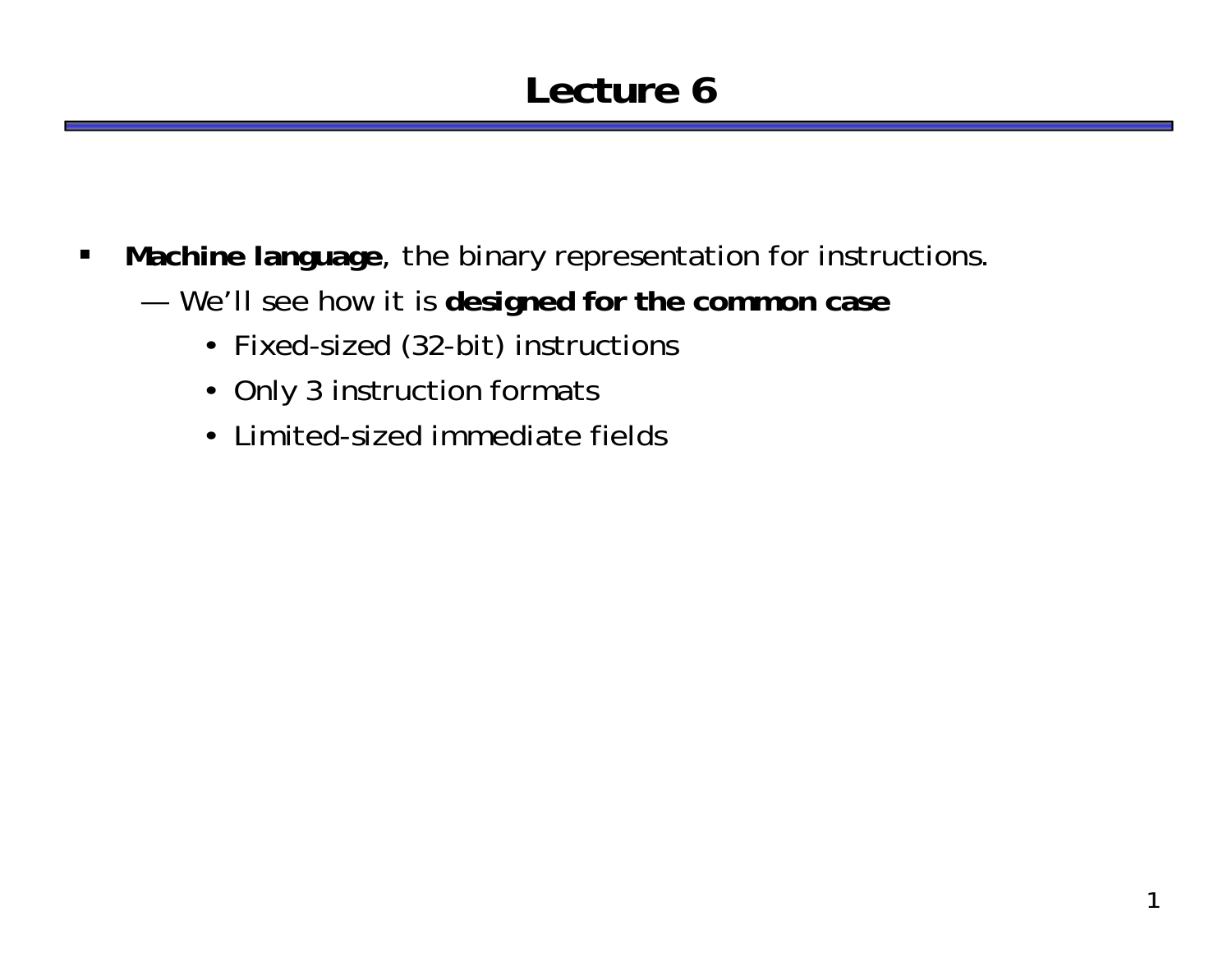## **Assembly vs. machine language**

- $\blacksquare$ So far we've been using assembly language.
	- —We assign names to operations (e.g., add) and operands (e.g., \$t0).
	- —Branches and jumps use labels instead of actual addresses.
	- —Assemblers support many pseudo-instructions.
- $\blacksquare$  Programs must eventually be translated into machine language, a binary format that can be stored in memory and decoded by the CPU.
- $\blacksquare$  MIPS machine language is designed to be easy to decode.
	- —Each MIPS instruction is the same length, 32 bits.
	- — There are only three different instruction formats, which are very similar to each other.
- $\blacksquare$  Studying MIPS machine language will also reveal some restrictions in the instruction set architecture, and how they can be overcome.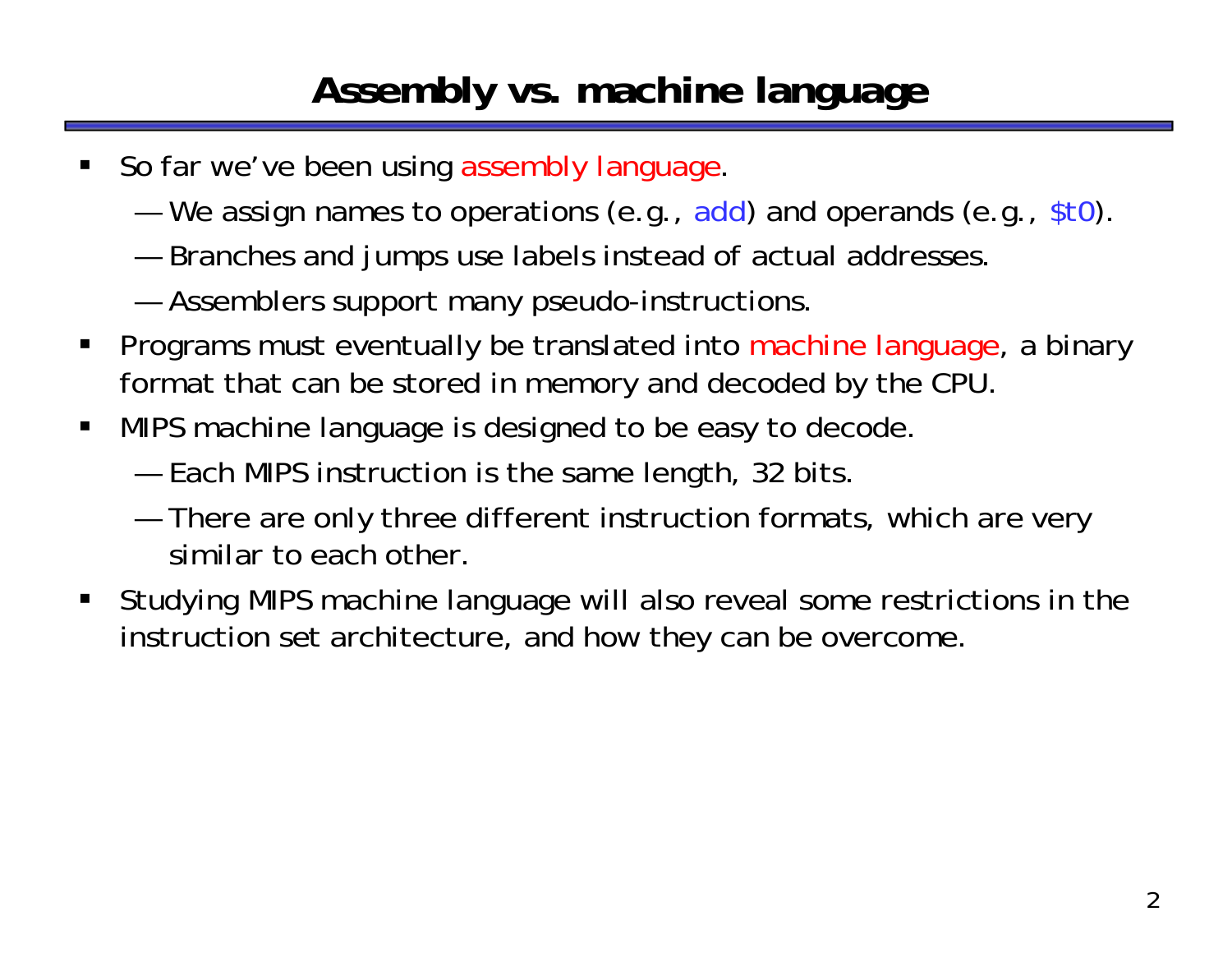ш Register-to-register arithmetic instructions use the R-type format.

| 0D     |        |        | rd     | shamt  | func   |
|--------|--------|--------|--------|--------|--------|
| 6 bits | 5 bits | 5 bits | 5 bits | 5 bits | 6 bits |

- $\blacksquare$  This format includes six different fields.
	- — $-$  op is an operation code or opcode that selects a specific operation.
	- — $-$  rs and rt are the first and second source registers.
	- — $-$  rd is the destination register.
	- — $-$  shamt is only used for shift instructions.
	- —— func is used together with op to select an arithmetic instruction.
- $\blacksquare$  The green card in the textbook lists opcodes and function codes for all of the MIPS instructions.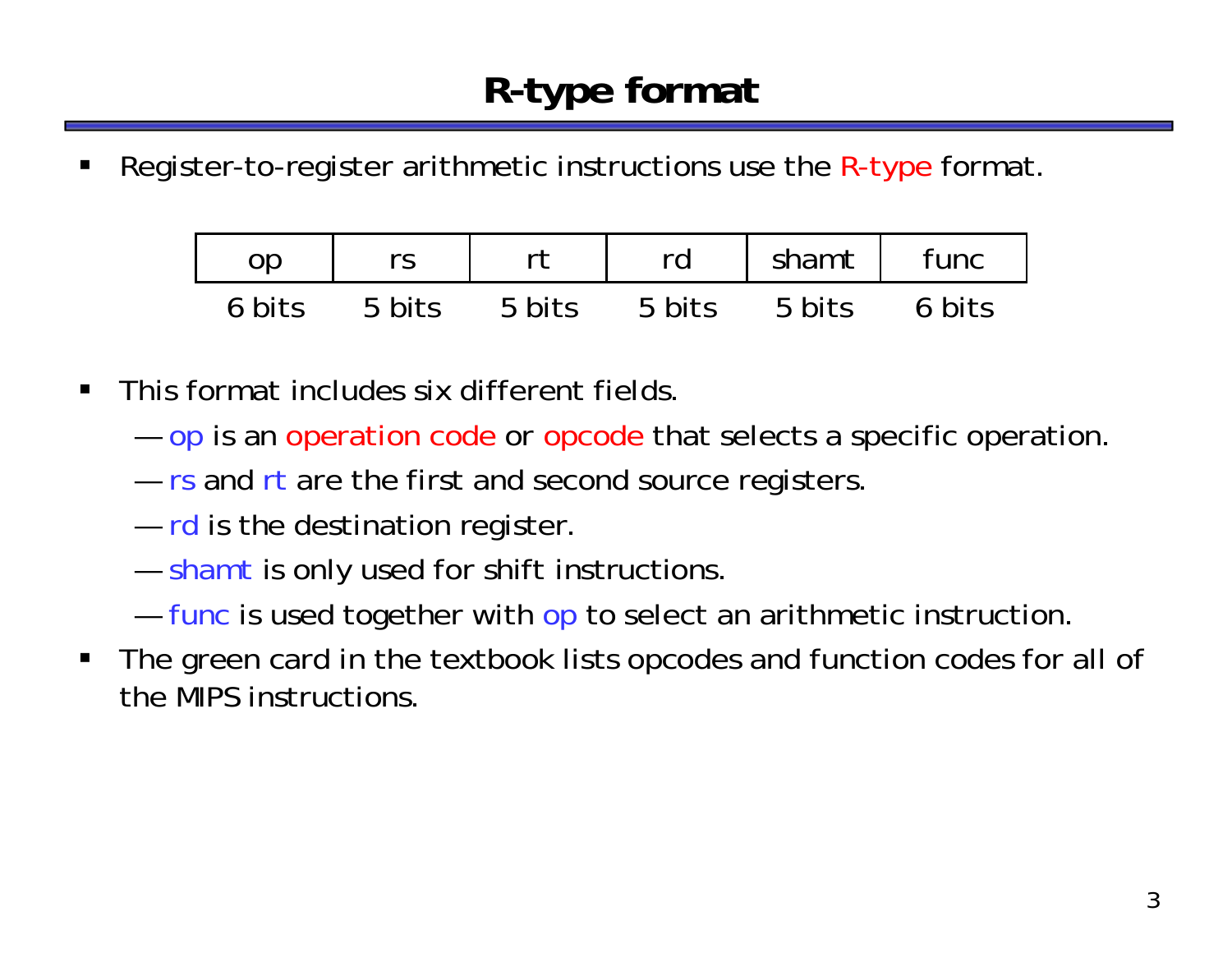### **About the registers**

- ш We have to encode register names as 5-bit numbers from 00000 to 11111.
	- —For example, \$t8 is register \$24, which is represented as 11000.
	- —The complete mapping is given on page B-24 in the book.
- $\blacksquare$  The number of registers available affects the instruction length.
	- — Each R-type instruction references 3 registers, which requires a total of 15 bits in the instruction word.
	- — We can't add more registers without either making instructions longer than 32 bits, or shortening other fields like op and possibly reducing the number of available operations.

|        |        |        | rd     | $\vert$ shamt $\vert$ | func   |
|--------|--------|--------|--------|-----------------------|--------|
| 6 bits | 5 bits | 5 bits | 5 bits | 5 bits                | 6 bits |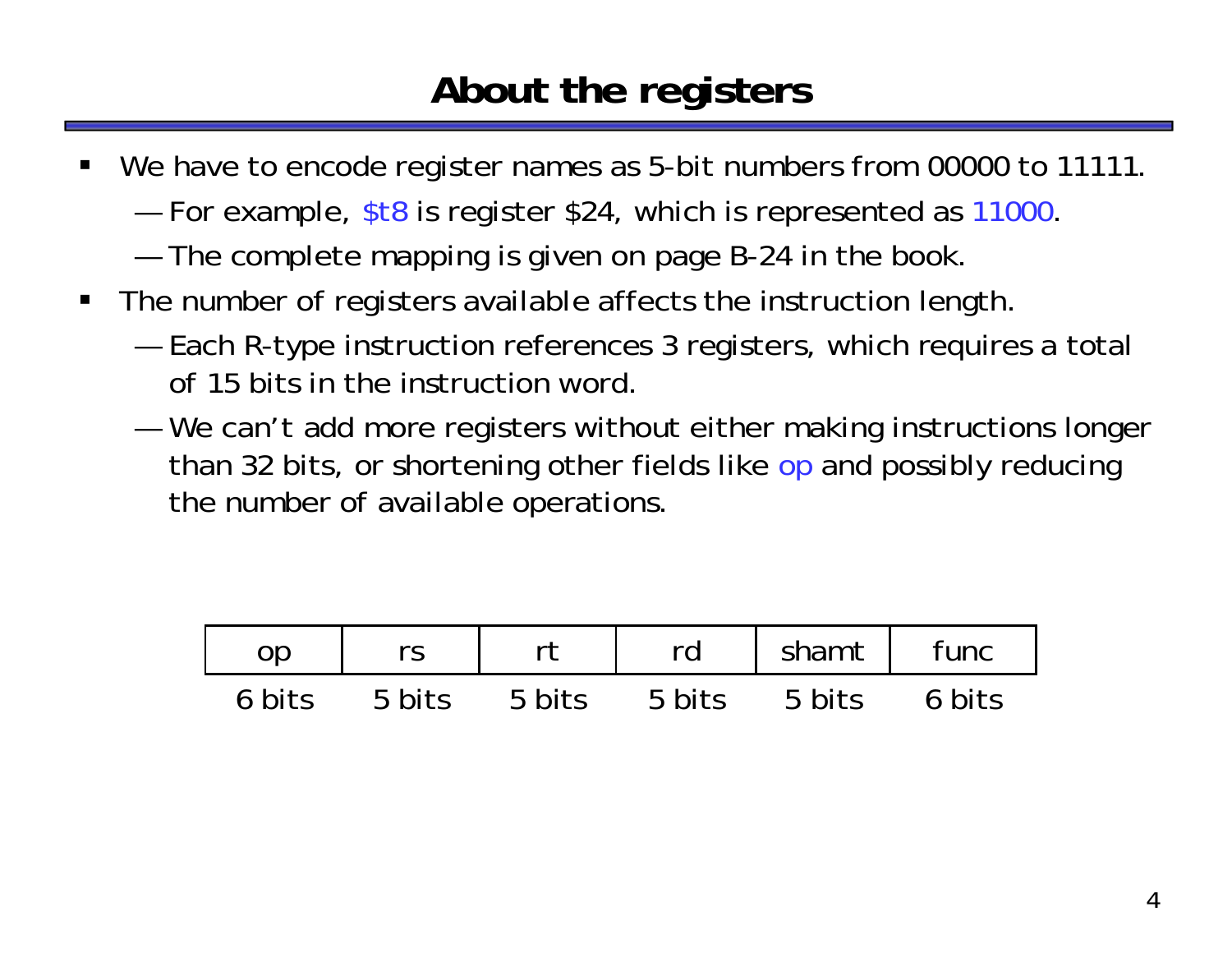ш Load, store, branch, and immediate instructions all use the *I-type* format.

| op     |        |        | address |
|--------|--------|--------|---------|
| 6 bits | 5 hits | 5 bits | bits    |

- $\blacksquare$ For uniformity, op, rs and rt are in the same positions as in the R-format.
- $\blacksquare$  The meaning of the register fields depends on the exact instruction.
	- — $-$  rs is a source register—an address for loads and stores, or an operand for branch and immediate arithmetic instructions.
	- — $-$  rt is a source register for branches and stores, but a destination register for the other I-type instructions.
- $\blacksquare$  The address is a 16-bit signed two's-complement value.
	- —It can range from -32,768 to +32,767.
	- —But that's not always enough!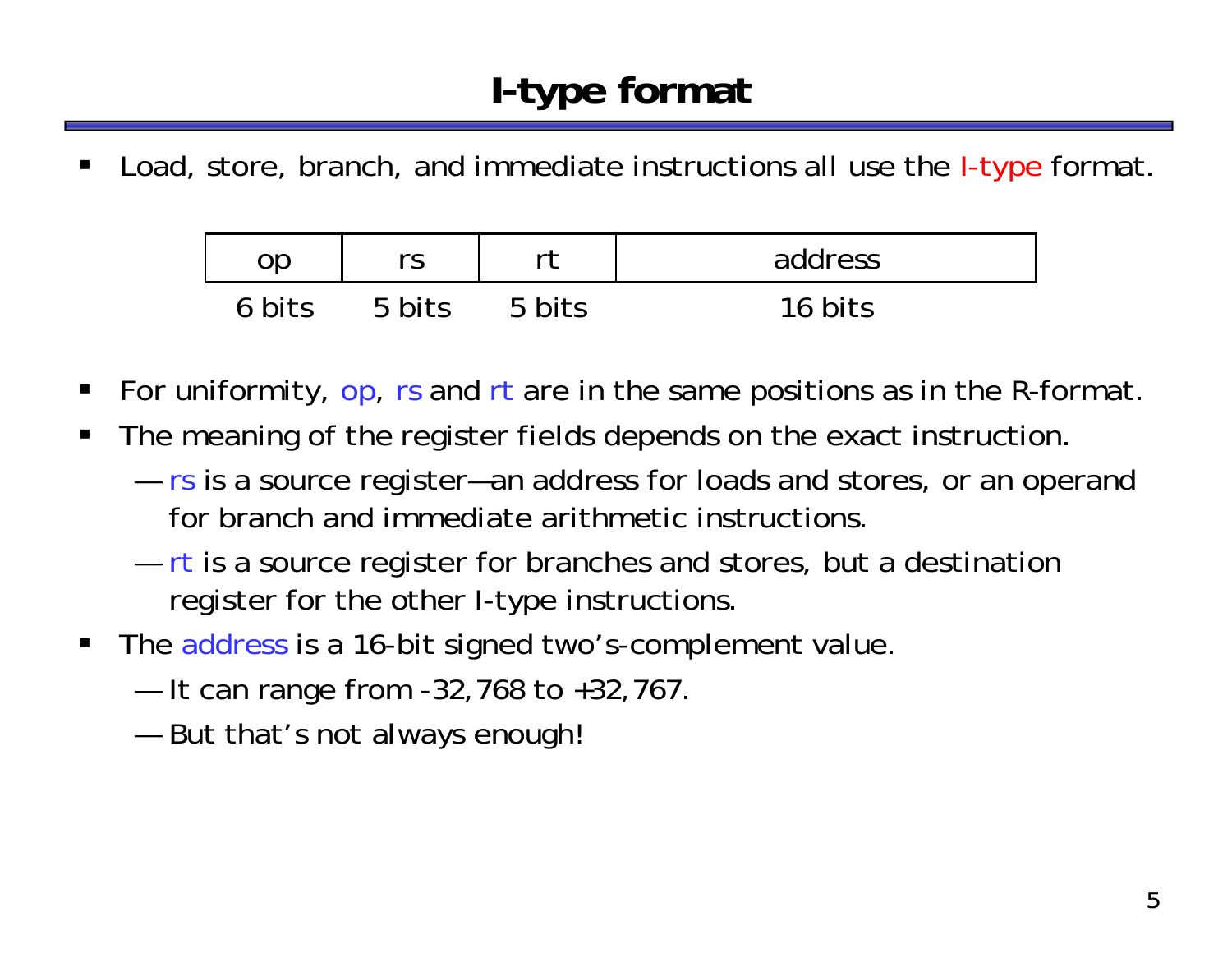# **Two's complement (reminder)**

- $\blacksquare$  Easy to do in HW
	- —Most significant bit tells sign (sign bit)
	- —Addition can be done without anything special
	- — Computing –x is simple
		- • How?
			- ▶ Invert all bits and add one

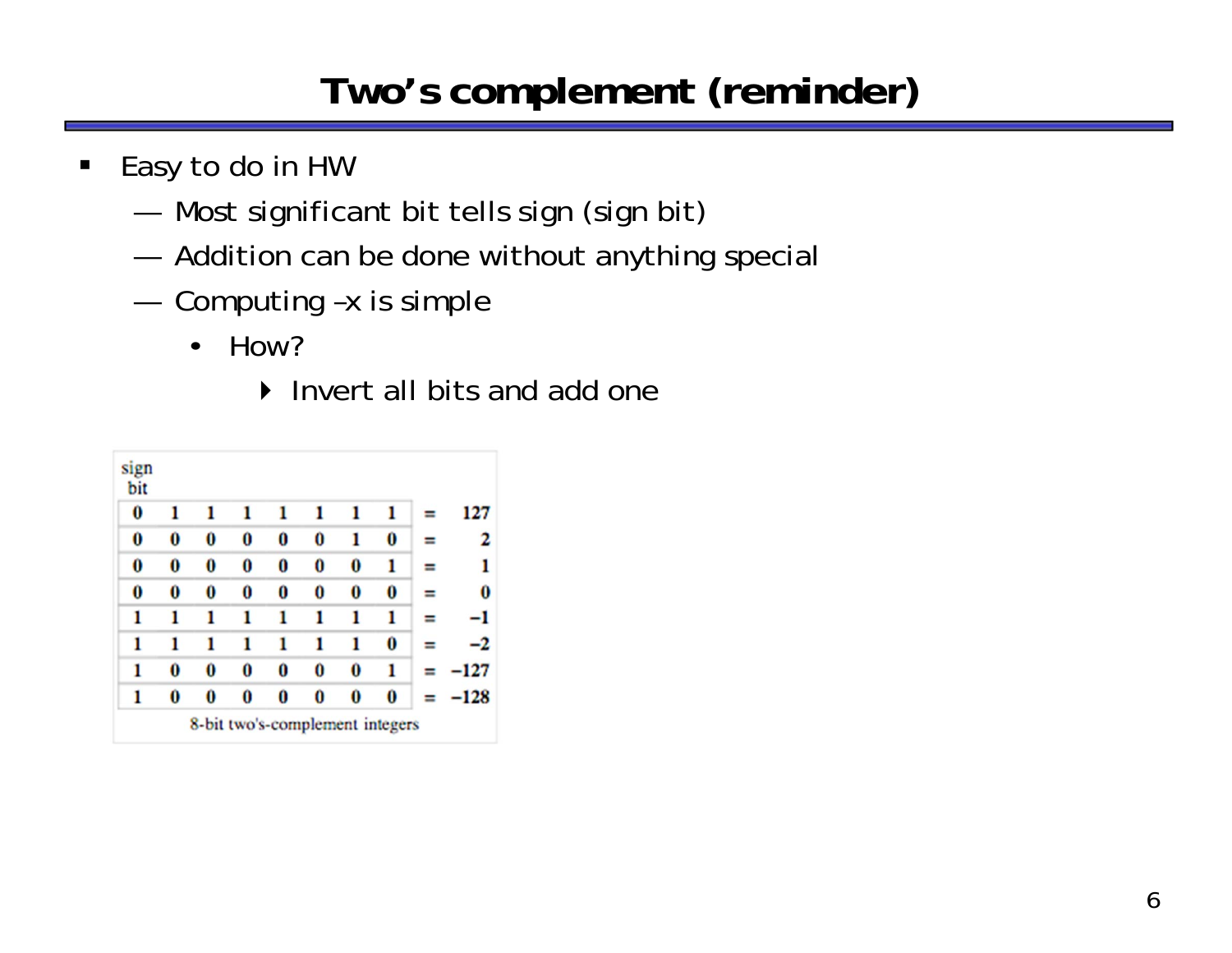#### **Larger constants**

- ш Larger constants can be loaded into a register 16 bits at a time.
	- —The load upper immediate instruction lui loads the highest 16 bits of a register with a constant, and clears the lowest 16 bits to 0s.
	- —An immediate logical OR, ori, then sets the lower 16 bits.
- $\blacksquare$ To load the 32-bit value 0000 0000 0011 1101 0000 1001 0000 0000:

 $lui$  \$s0,  $0x003D$   $\#$  \$s0 = 003D 0000 (in hex) ori \$s0, \$s0, 0x0900 # \$s0 = 003D 0900

- $\blacksquare$  This illustrates the principle of making the common case fast.
	- —Most of the time, 16-bit constants are enough.
	- — It's still possible to load 32-bit constants, but at the cost of two instructions and one temporary register.
- $\blacksquare$  Pseudo-instructions may contain large constants. Assemblers including SPIM will translate such instructions correctly.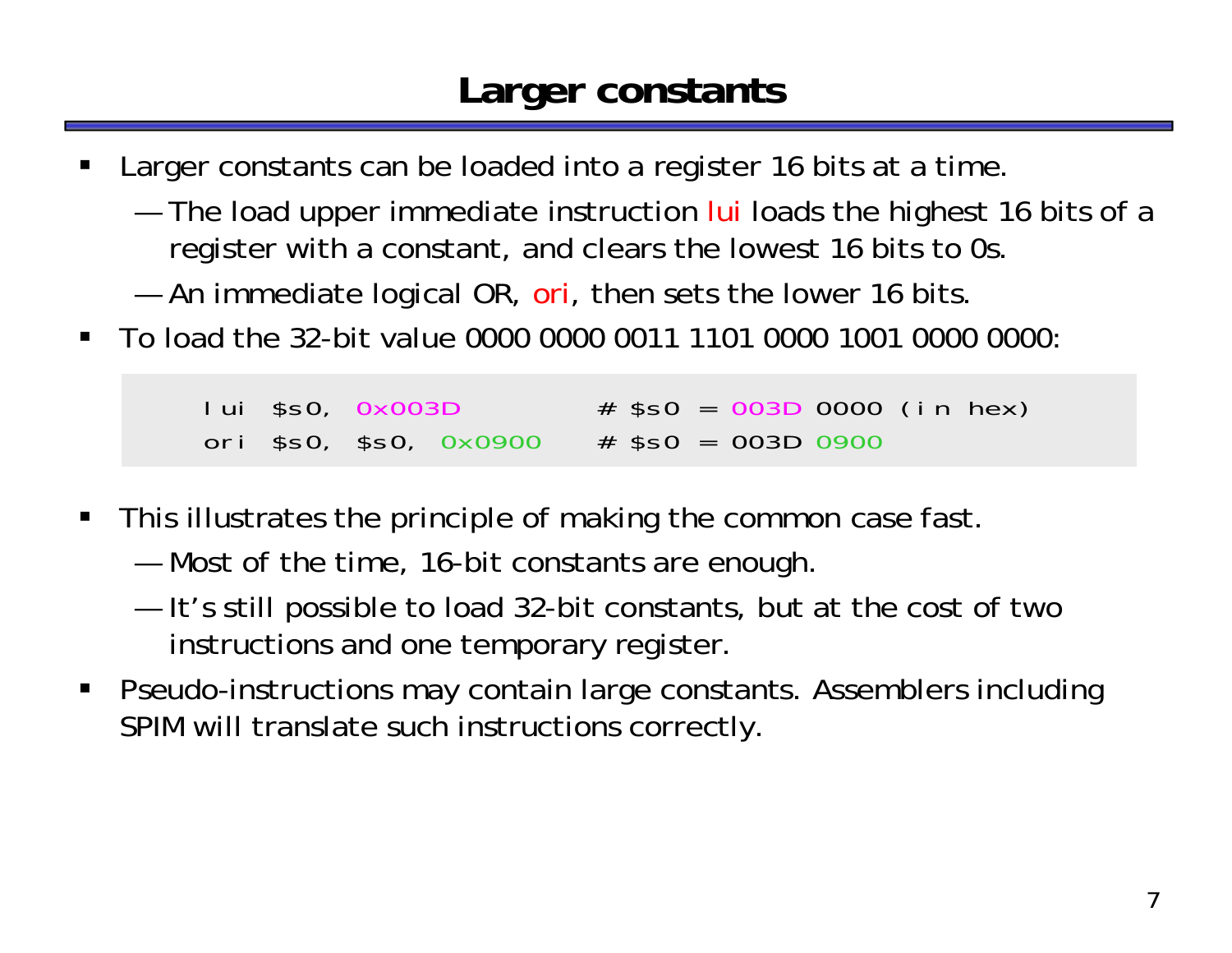#### **Loads and stores**

- $\blacksquare$  The limited 16-bit constant can present problems for accesses to global data.
- $\blacksquare$  Suppose we want to load from address 0x10010004, which won't fit in the 16-bit address field. Solution:

|  | lui \$at, Ox1001      | # 0x1001 0000                  |
|--|-----------------------|--------------------------------|
|  | lw \$t1, 0x0004(\$at) | $#$ Read from Mem[0x1001 0004] |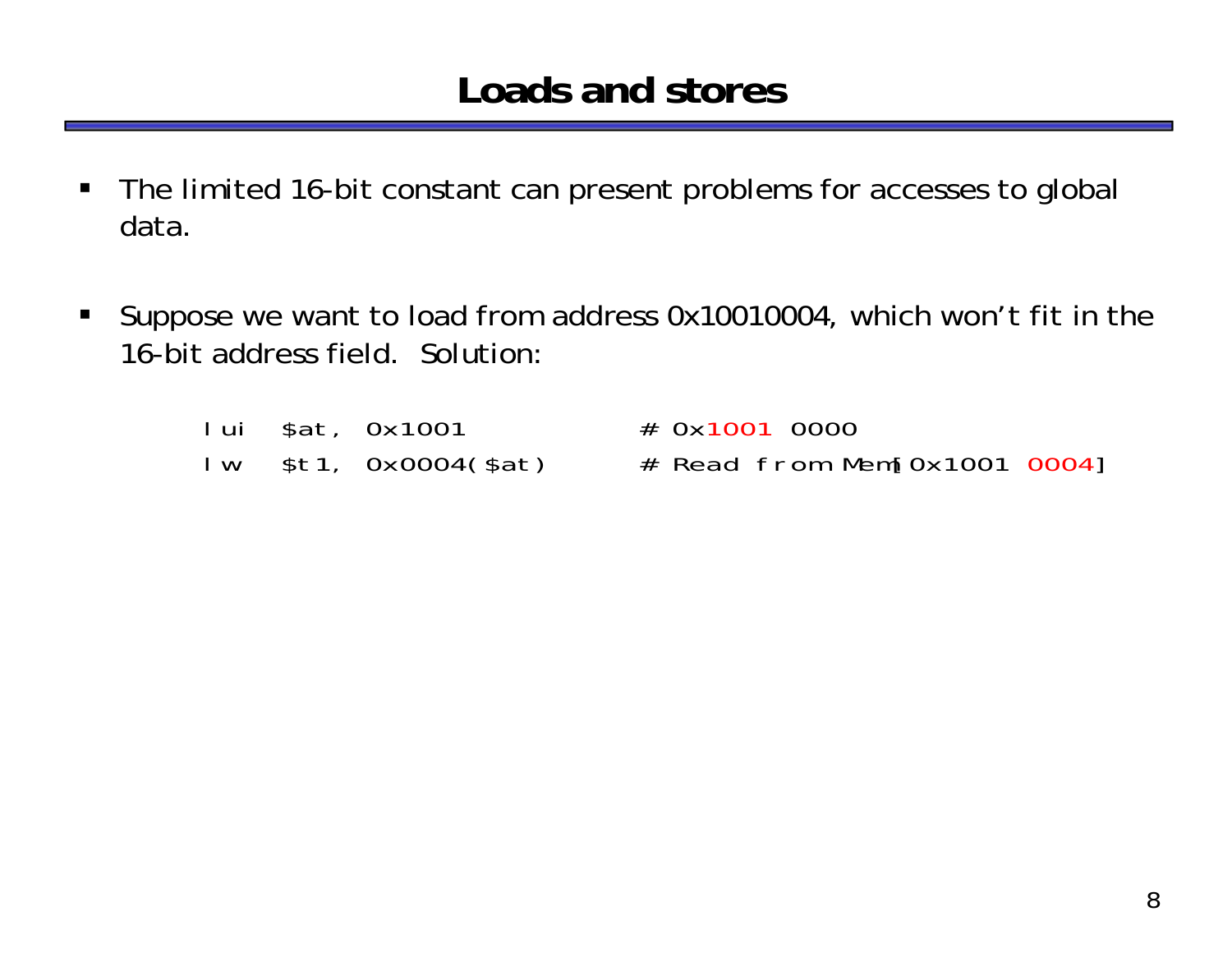## **Branches**

 $\blacksquare$  For branch instructions, the constant field is not an address, but an *offset* in *words* from the current program counter (PC) to the target address.

|              | beg \$at, \$0, L     |           |  |
|--------------|----------------------|-----------|--|
|              | add \$v1, \$v0, \$0  |           |  |
|              | add \$v1, \$v1, \$v1 |           |  |
|              |                      | Somewhere |  |
| $\mathbf{E}$ | add $$v1, $v0, $v0$  |           |  |

 $\blacksquare$  Since the branch target L is three *instructions* past the beq, the address field would contain 3. The whole beq instruction would be stored as:

| $.000100$ ' | 00001 | 00000 | 0000 0000 0000 0011 |
|-------------|-------|-------|---------------------|
| op          |       |       | address             |

 $\blacksquare$  For some reason SPIM is off by one, so the code it produces would contain an address of 4. (But SPIM branches still execute correctly.)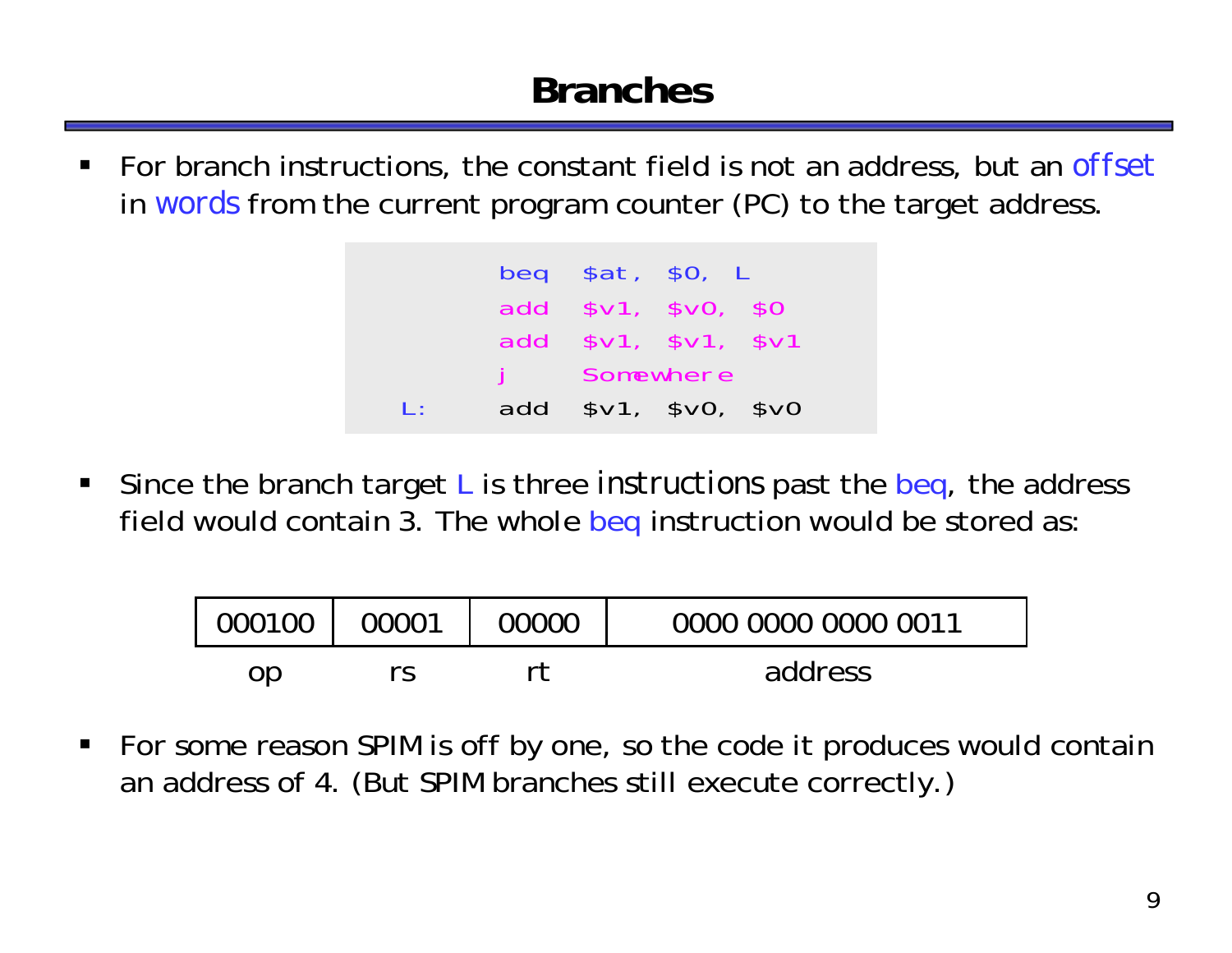### **Larger branch constants**

- ш Empirical studies of real programs show that most branches go to targets less than 32,767 instructions away—branches are mostly used in loops and conditionals, and programmers are taught to make code bodies short.
- **If you do need to branch further, you can use a jump with a branch. For** example, if "Far" is very far away, then the effect of:

```
beq $s0, $s1, Far
...
```
can be simulated with the following actual code.

```
bne $s0, $s1, Next
            Far
Next: ...
```
П Again, the MIPS designers have taken care of the common case first.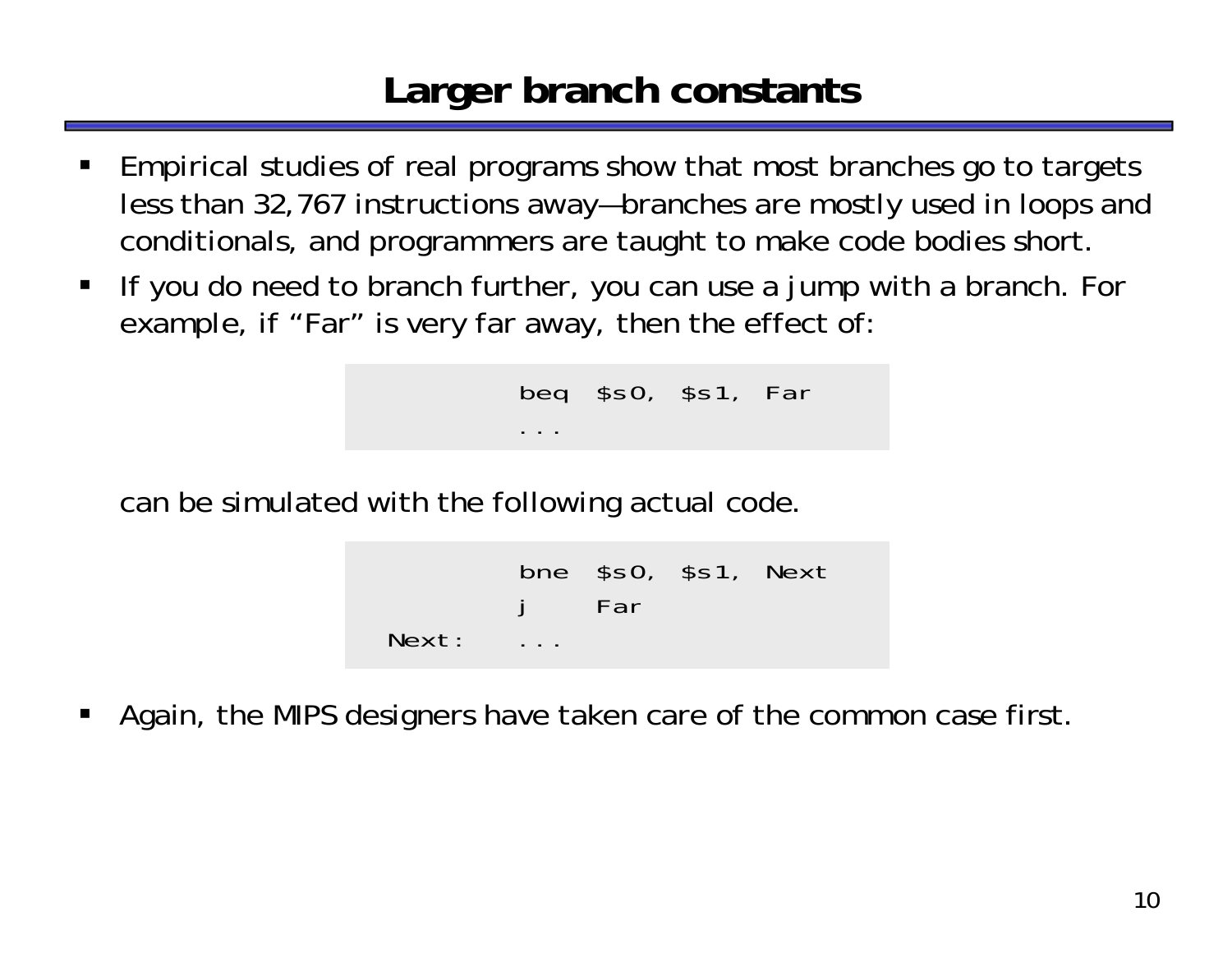ш Finally, the jump instruction uses the J-type instruction format.

|        | address |
|--------|---------|
| 6 bits | 26 bits |

- $\blacksquare$  The jump instruction contains a *word* address, not an offset
	- — Remember that each MIPS instruction is one word long, and word addresses must be divisible by four.
	- — So instead of saying "jump to address 4000," it's enough to just say "jump to instruction 1000."
	- —A 26-bit address field lets you jump to any address from 0 to 2 $^{28}.$ 
		- your MP solutions had better be smaller than 256MB
- $\blacksquare$ For even longer jumps, the jump register, or  $jr$ , instruction can be used.

jr \$ra # Jump to 32-bit address in register \$ra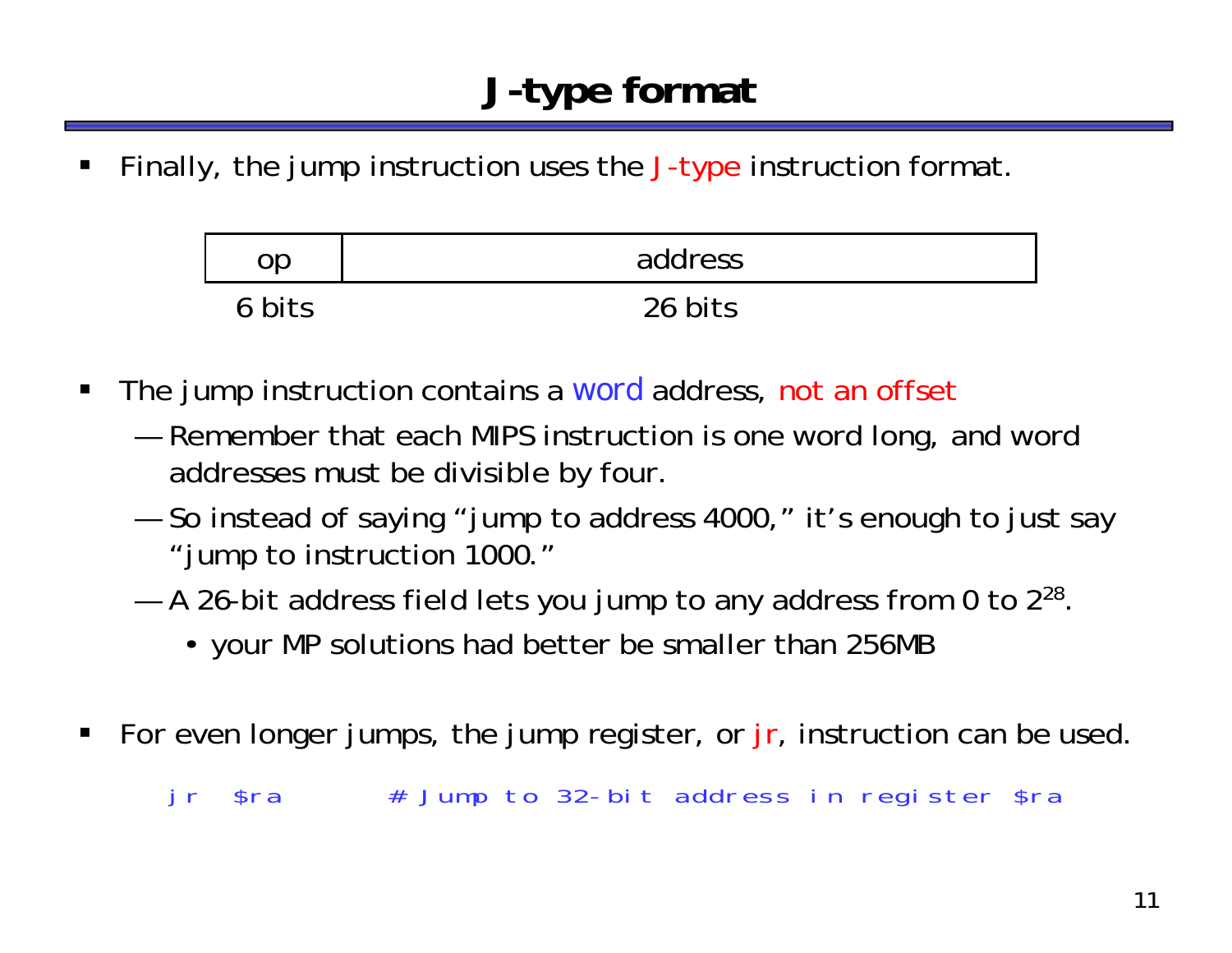# **Summary of Machine Language**

- Machine language is the binary representation of instructions: and the state of the state of The format in which the machine actually executes them
- $\blacksquare$  MIPS machine language is designed to simplify processor implementation
	- —Fixed length instructions
	- and the state of the state of 3 instruction encodings: R-type, I-type, and J-type
	- — Common operations fit in 1 instruction
		- Uncommon (e.g., long immediates) require more than one

| $R$ opcode     | rs | rt | rd             |           | shamt funct |
|----------------|----|----|----------------|-----------|-------------|
| $\vert$ opcode | rs | rt |                | immediate |             |
| $J$ opcode     |    |    | target address |           |             |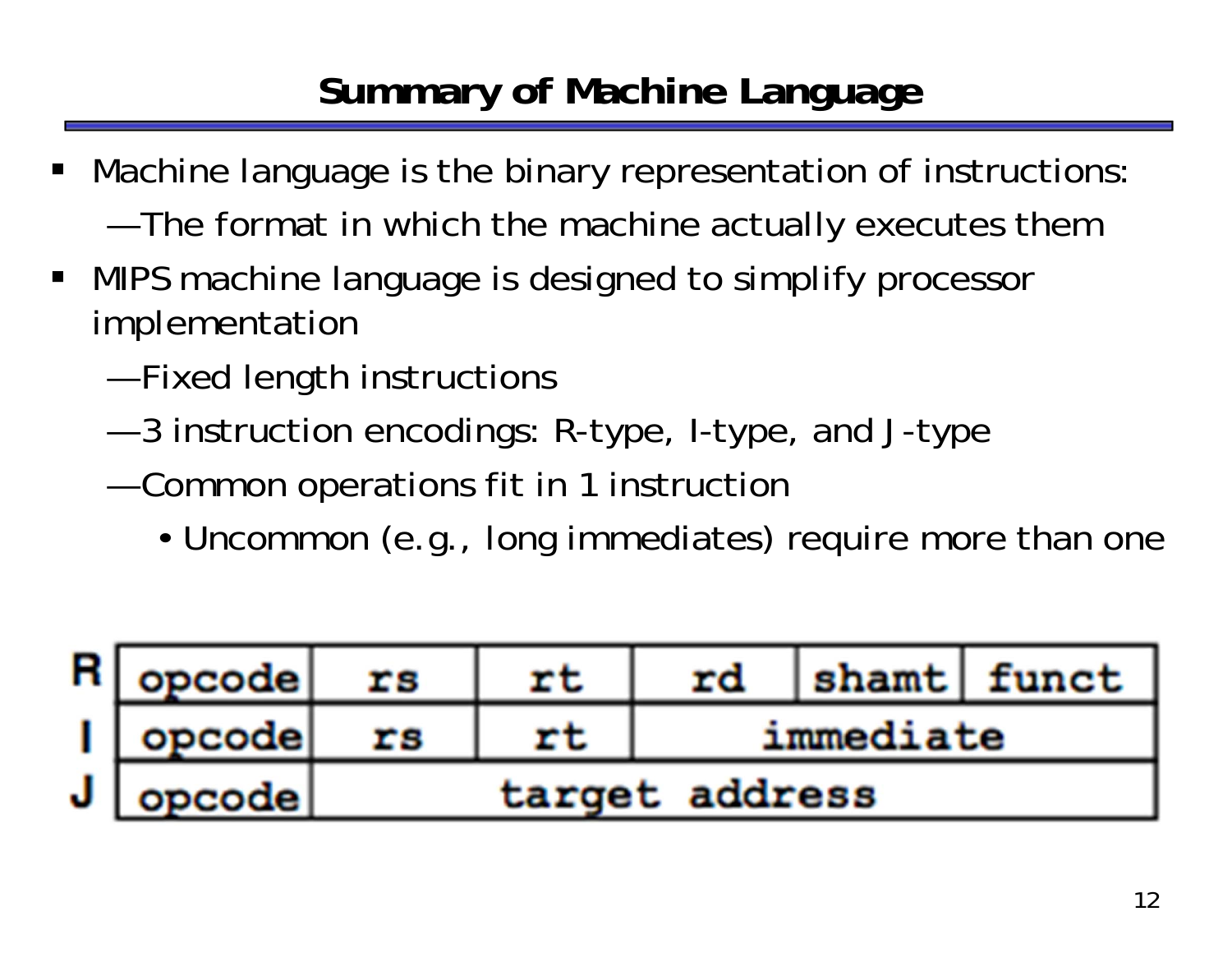How do we convert 1s and 0s in machine code to assembly language and to C code?

```
Machine language --> assembly \rightarrow C?
```
For each 32 bits:

- 1. Look at opcode to distinguish between R- Format, JFormat, and I-Format
- 2. Use instruction format to determine which fields exist
- 3. Write out MIPS assembly code, converting each field to name, register number/name, or decimal/hex number
- 4. Logically convert this MIPS code into valid C code.
	- —Always possible? Unique?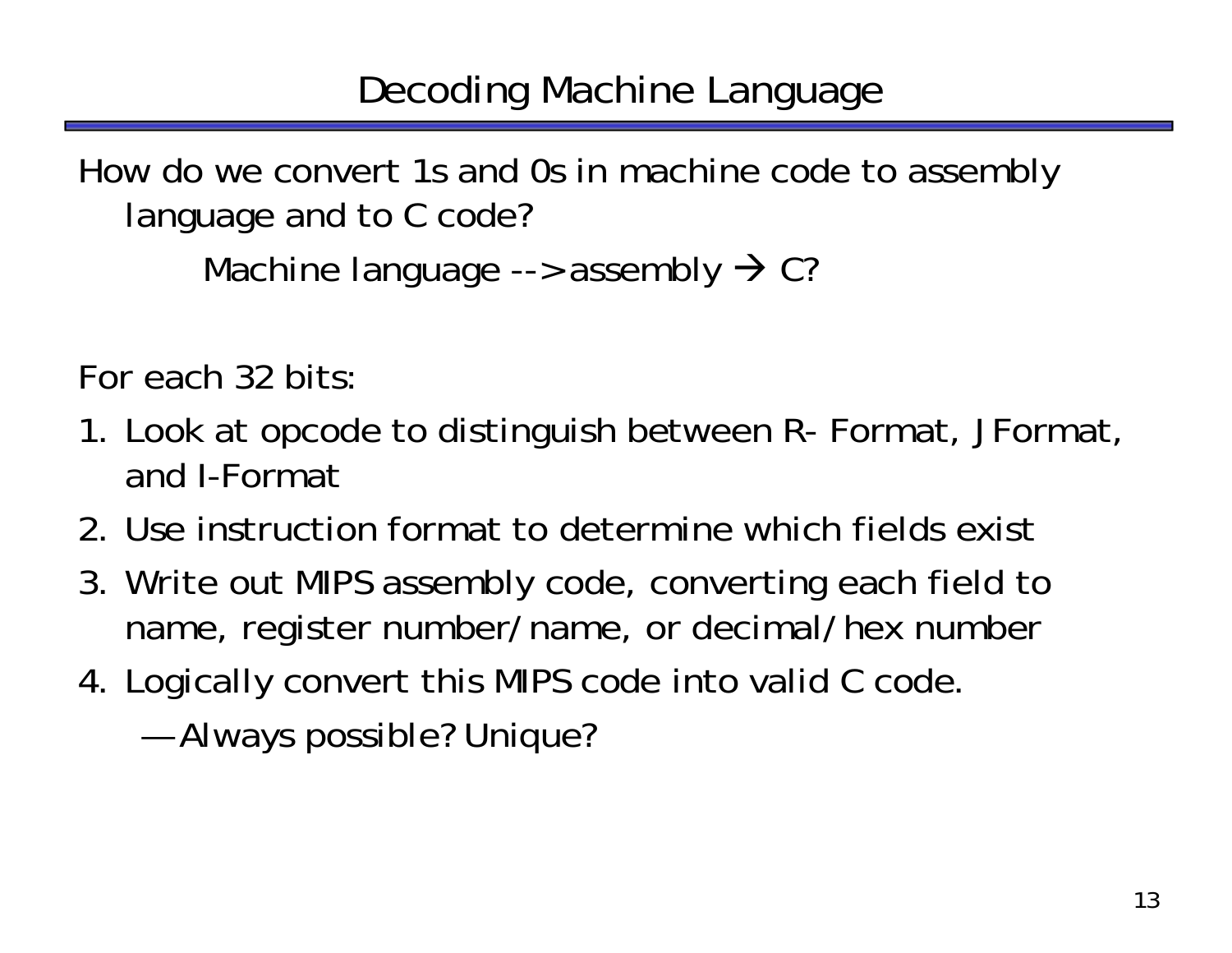**Here are six machine language instructions in** hexadecimal:

> 00001025<sub>hex</sub> 0005402A<sub>hex</sub> 11000003<sub>hex</sub> 00441020<sub>hex</sub> 20A5FFFF<sub>hex</sub> 08100001<sub>hex</sub>

- Assume the first instruction is located at address 4,194,304<sub>ten</sub> (0x00400000hex)
- **Next step: convert hex to binary**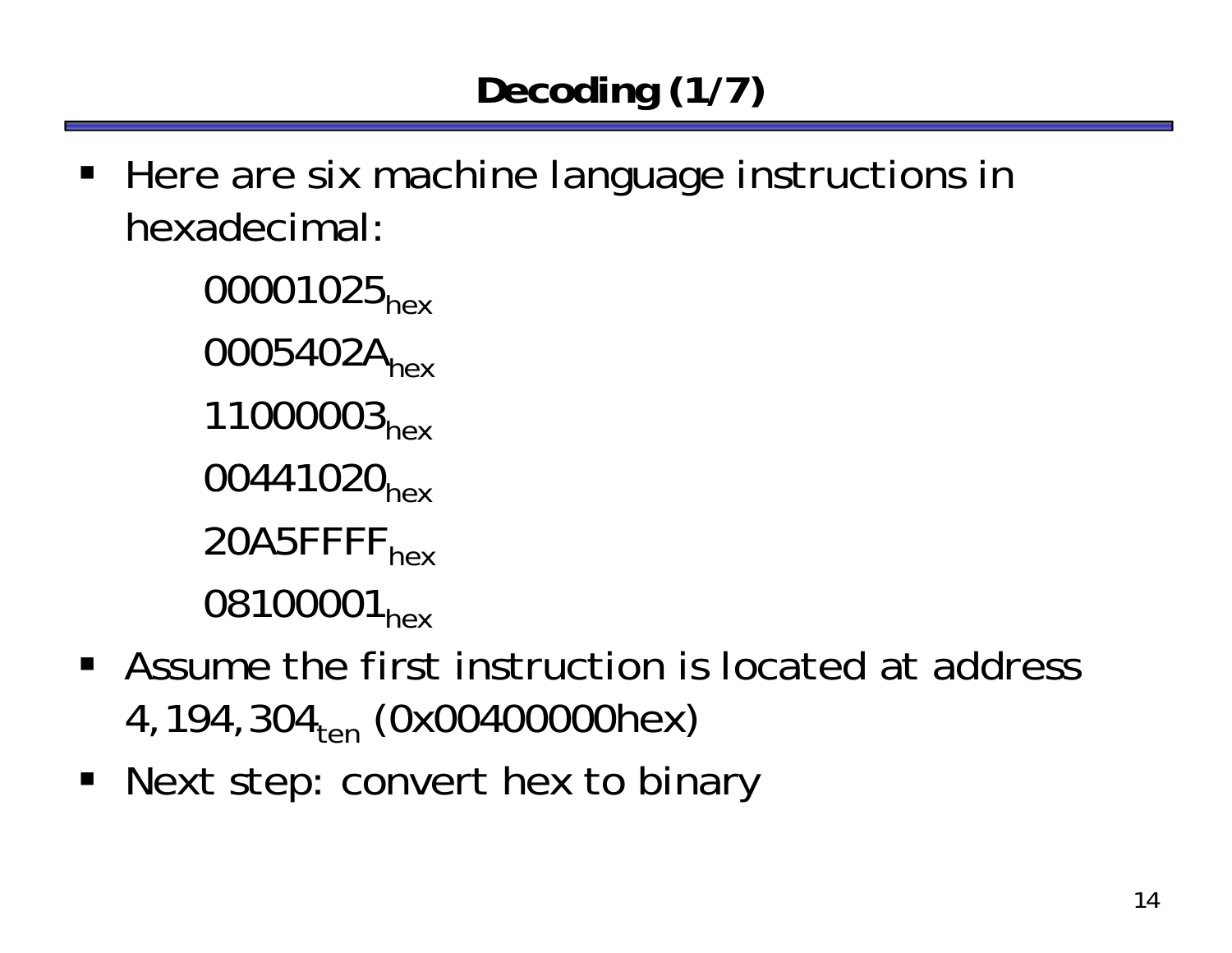- **The six machine language instructions in binary:**
- Next step: identify opcode and format

| R |              | rs | rt | rd             |  | shamt funct |
|---|--------------|----|----|----------------|--|-------------|
|   | $1 1, 4-62 $ | rs |    | immediate      |  |             |
|   | $J$ 2 or 3   |    |    | target address |  |             |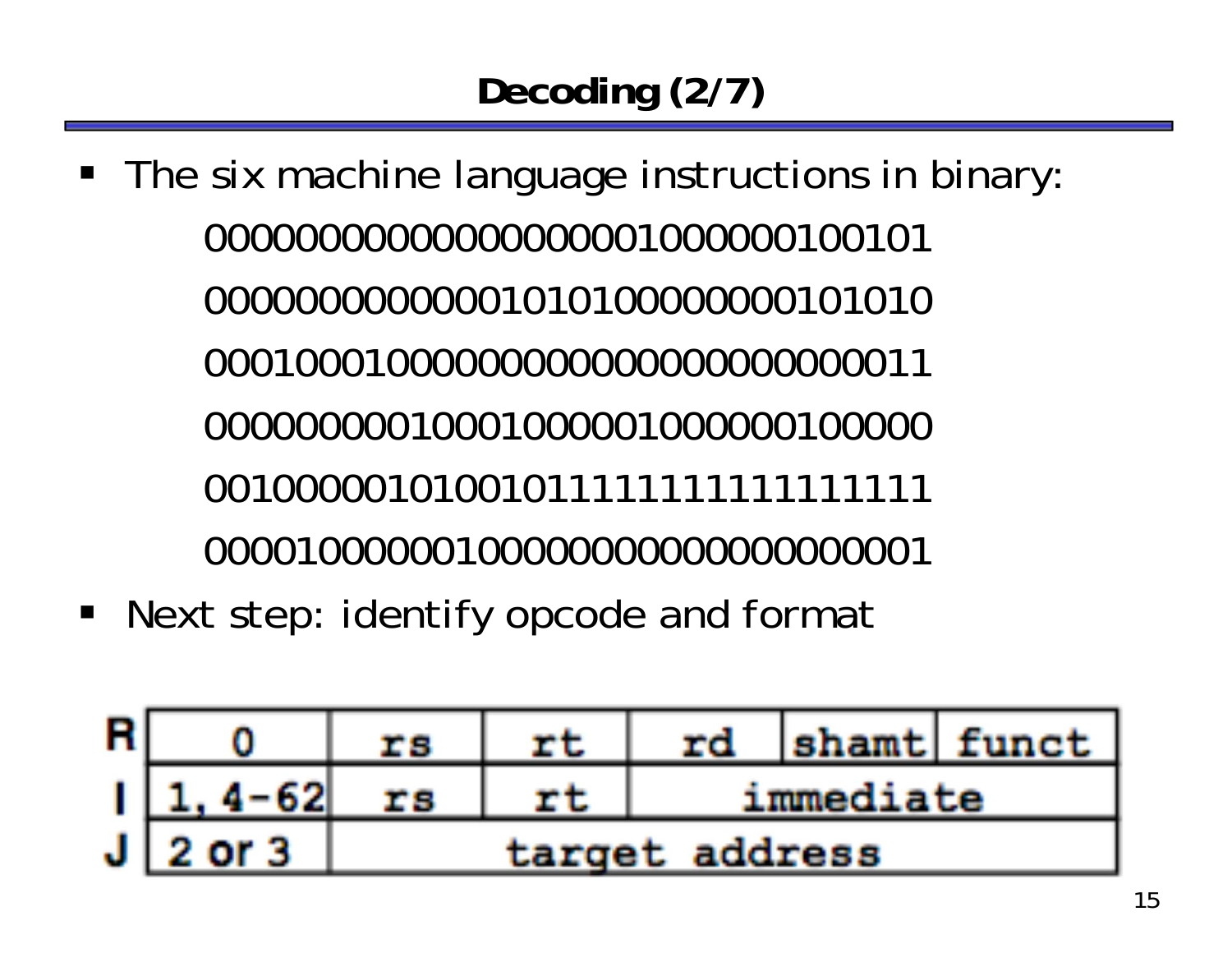- L Select the opcode (first 6 bits) to determine the format: 000000 00000 00000 00010 00000 100101000000 00000 00101 01000 00000 101010000100 01000 00000 00000 00000 000011000000 00010 00100 00010 00000 100000001000 00101 00101 11111 11111 111111000010 00000 10000 00000 00000 000001
- $\blacksquare$  Look at opcode: 0 means R-Format, 2 or 3 mean J-Format, otherwise I-Format
- $\blacksquare$ Next step: separation of fields R R I R I J Format:

| R |             | rs             |  | rd        |  | shamt funct |
|---|-------------|----------------|--|-----------|--|-------------|
|   | $1, 4 - 62$ | rs             |  | immediate |  |             |
|   | $J$ 2 or 3  | target address |  |           |  |             |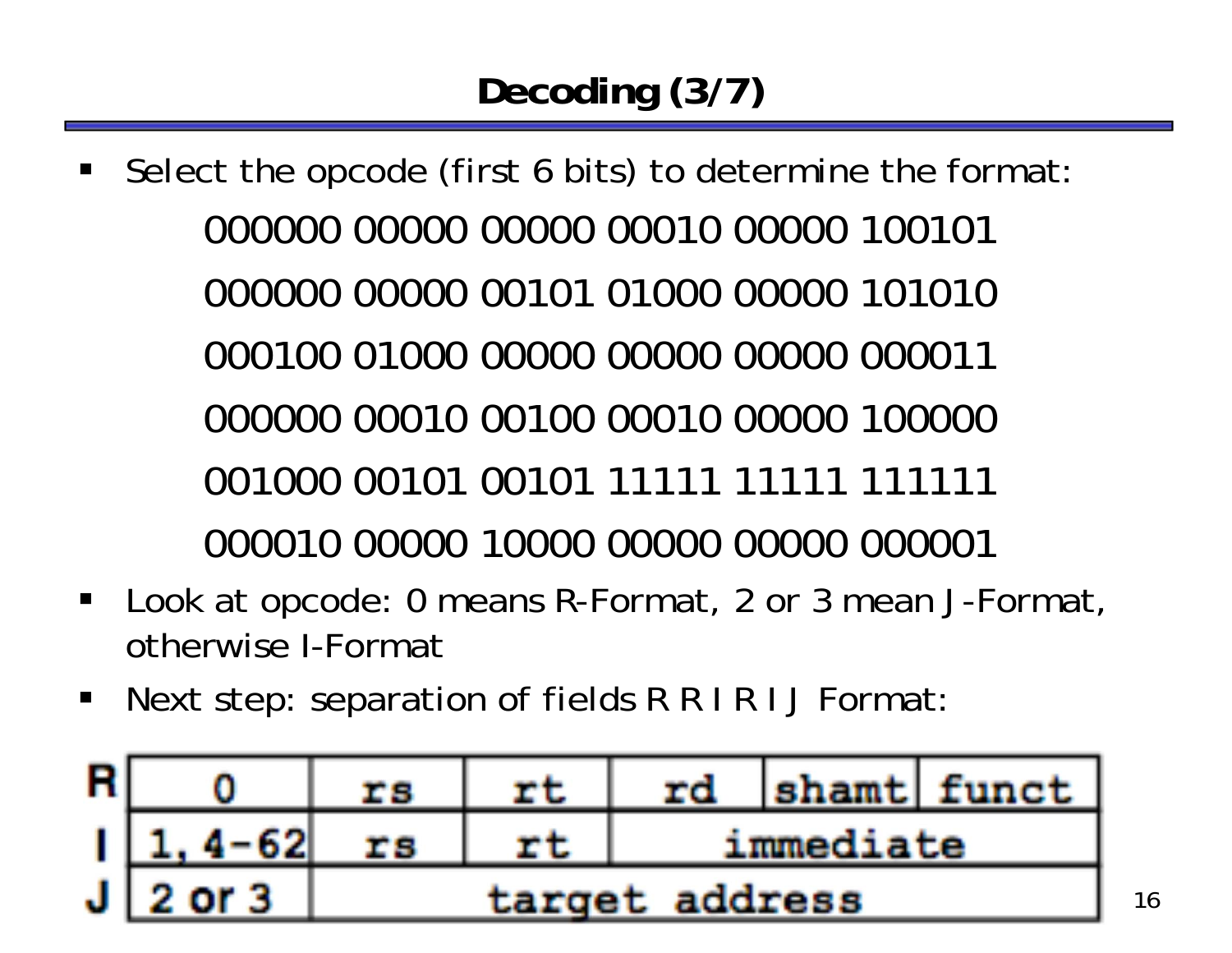$\blacksquare$ Fields separated based on format/opcode:

#### Format:

| R |          |  |      |  | 37 |
|---|----------|--|------|--|----|
| R |          |  | 8    |  | 42 |
|   | 8        |  | $+3$ |  |    |
| R |          |  |      |  | 32 |
|   | ь        |  |      |  |    |
| J | ,048,577 |  |      |  |    |

 $\begin{array}{c} \hline \end{array}$  Next step: translate ("disassemble") MIPS assembly instructions R R I R I J Format: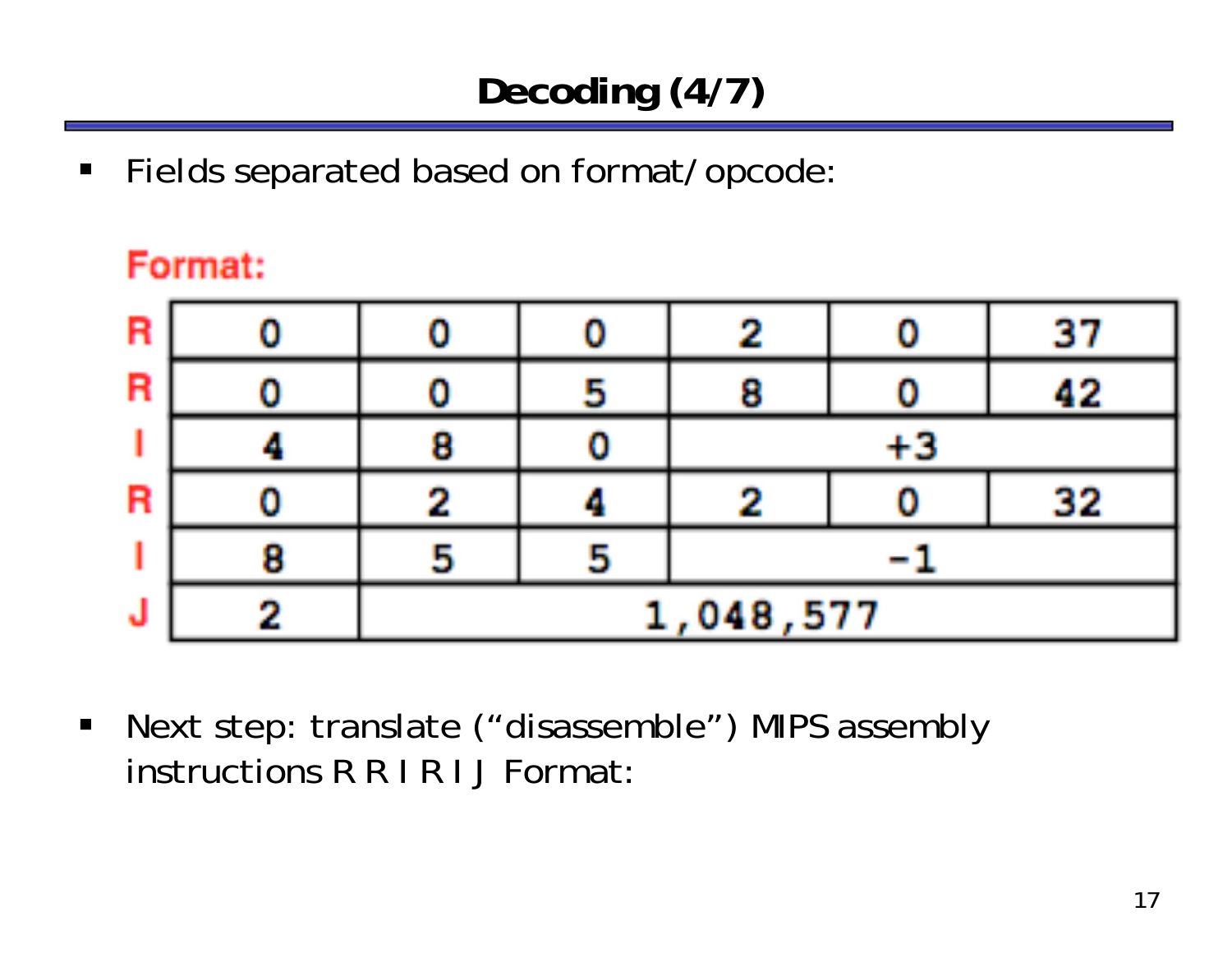# **Decoding (5/7)**

- $\blacksquare$ MIPS Assembly (Part 1):
- $\blacksquare$ Address: Assembly instructions:

| 0x00400000 | <b>or</b>    | \$2, \$0, \$0     |
|------------|--------------|-------------------|
| 0x00400004 | slt          | \$8, \$0, \$5     |
| 0x00400008 | beg          | \$8, \$0, 3       |
| 0x0040000c |              | add \$2, \$2, \$4 |
| 0x00400010 |              | addi \$5, \$5, -1 |
| 0x00400014 | $\mathbf{I}$ | 0x100001          |

 $\blacksquare$  Better solution: translate to more meaningful MIPS instructions (fix the branch/jump and add labels, registers)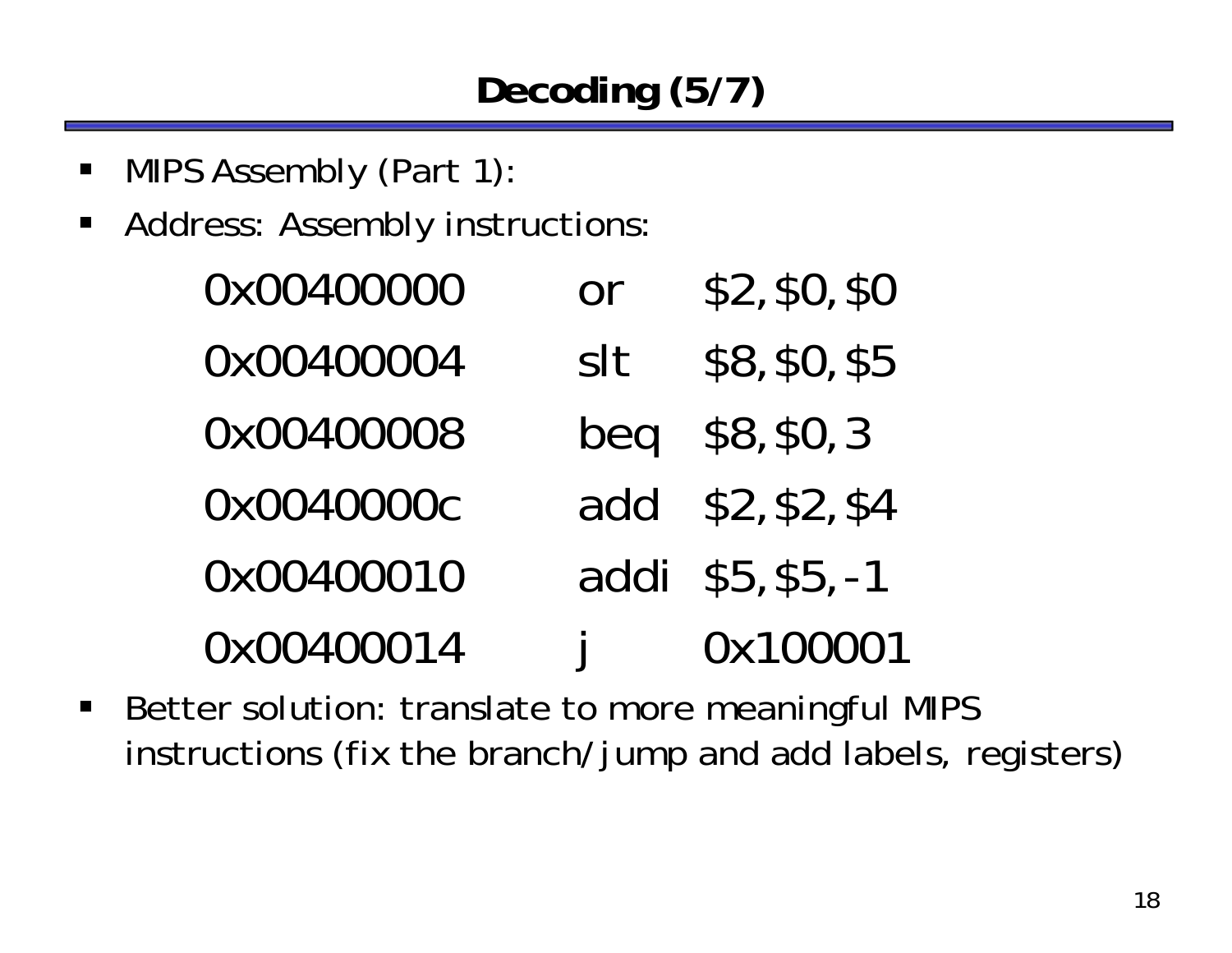MIPS Assembly (Part 2):

|       | Or            | \$v0, \$0, \$0      |
|-------|---------------|---------------------|
| Loop: | slt           | \$10, \$0, \$a1     |
|       |               | beg \$t0, \$0, Exit |
|       | add           | \$v0, \$v0, \$a0    |
|       |               | addi \$a1, \$a1, -1 |
|       | $\frac{1}{2}$ | Loop                |
| Fvit• |               |                     |

# Exit:

 $\blacksquare$ Next step: translate to C code (must be creative!)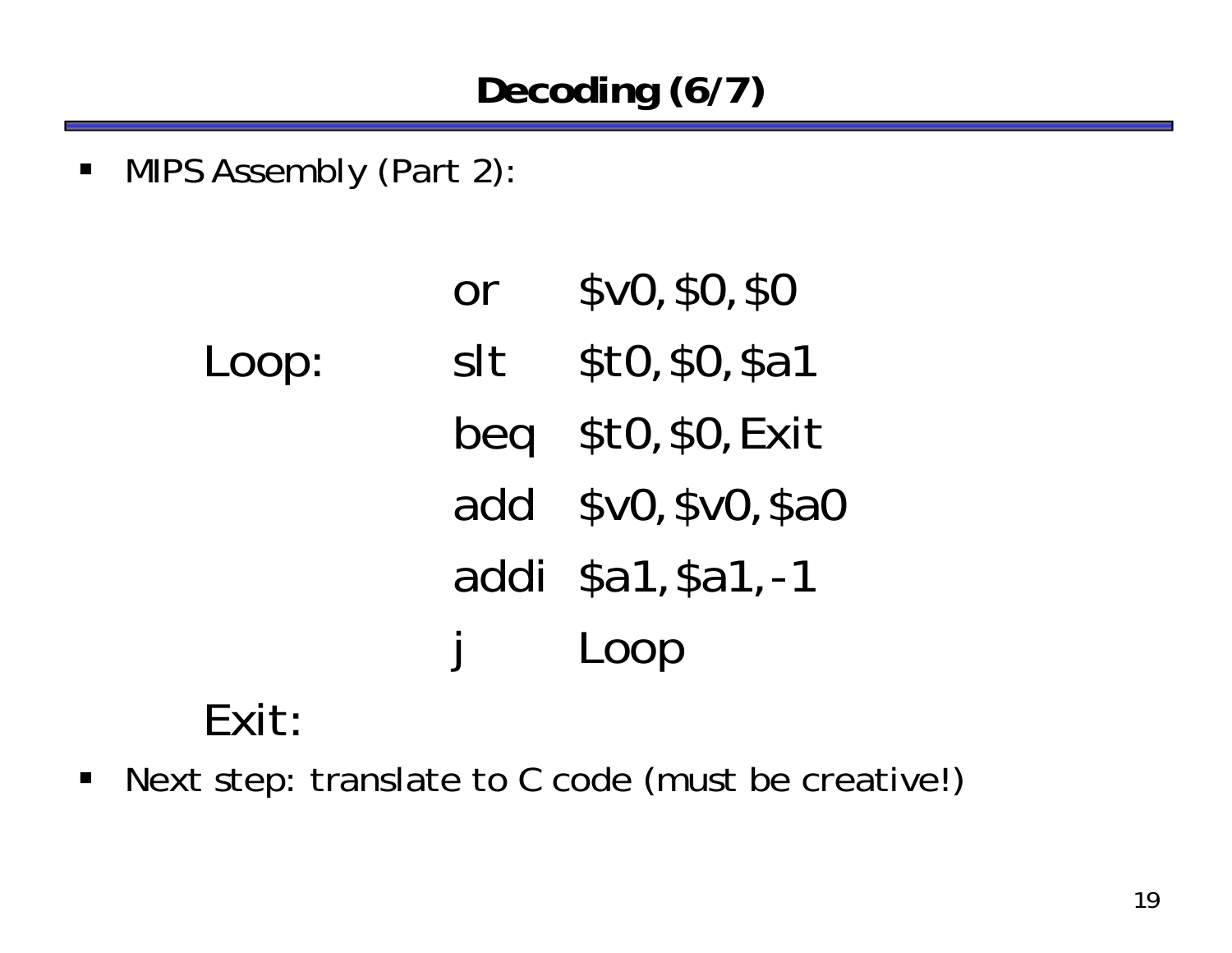# **Decoding (7/7)**

■ Possible C code:

\$v0: var1 \$a0: var2 \$a1: var3 var1 =  $0$ ; while (var $3 \ge 0$ ) { var1  $+=$  var2;  $var3 = 1$ ; }

|       | Or   | \$v0, \$0, \$0   |
|-------|------|------------------|
| Loop: | slt  | \$10, \$0, \$a1  |
|       | beg  | \$t0, \$0, Exit  |
|       | add  | \$v0, \$v0, \$a0 |
|       | addi | $$a1, $a1, -1$   |
|       |      | Loop             |
| Exit: |      |                  |
|       |      |                  |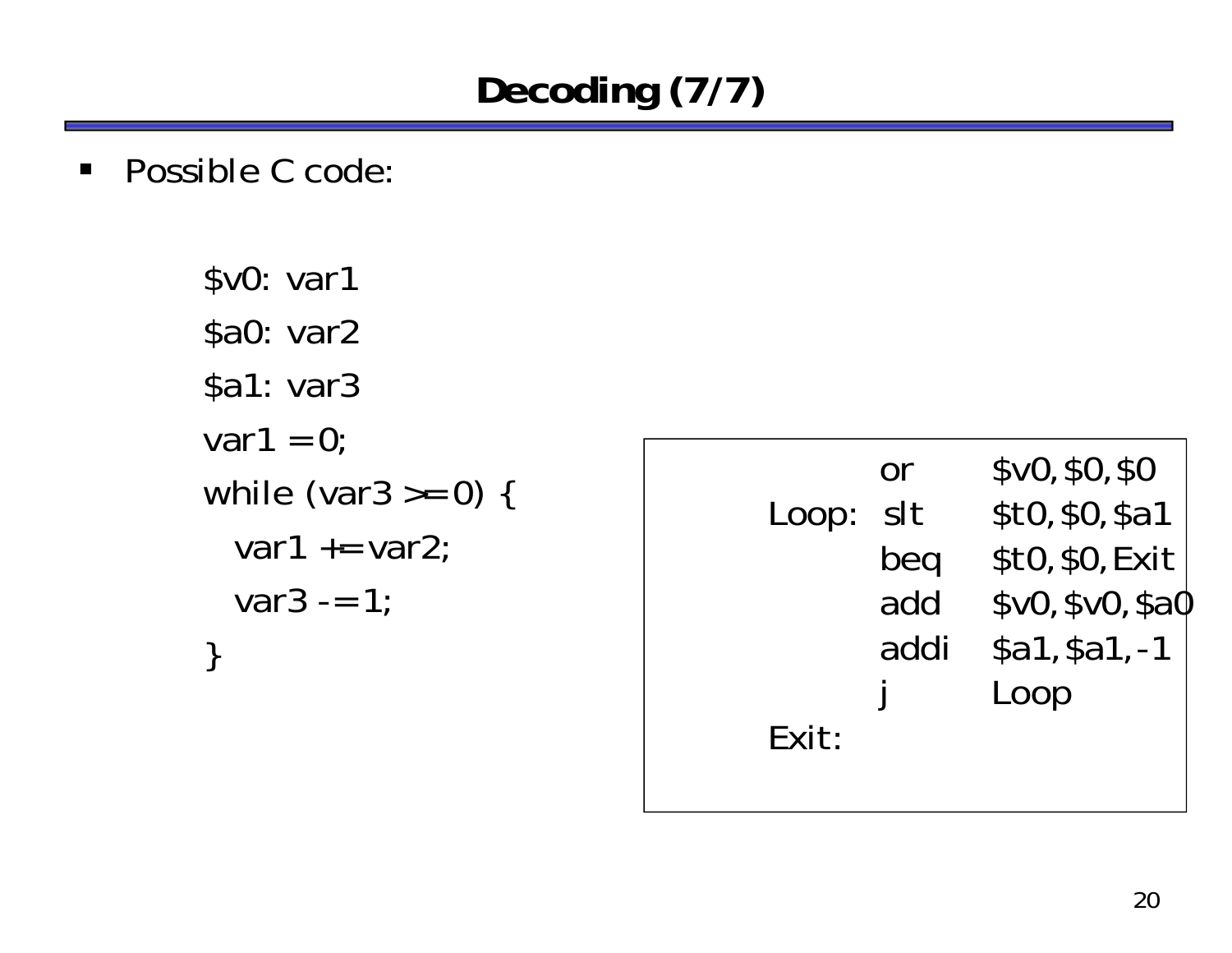#### **strlen Example**

```
void somefunc() {
  char *str;int a;
  … 
  /*uses t0, t1 somewhere */
  …
  a = strlen(str);
  …
}
```

```
int strlen(char *str) {
  int count = 0;
  while (*s != 0) {
    count++;
    s++;
  }
  return count;
}
```